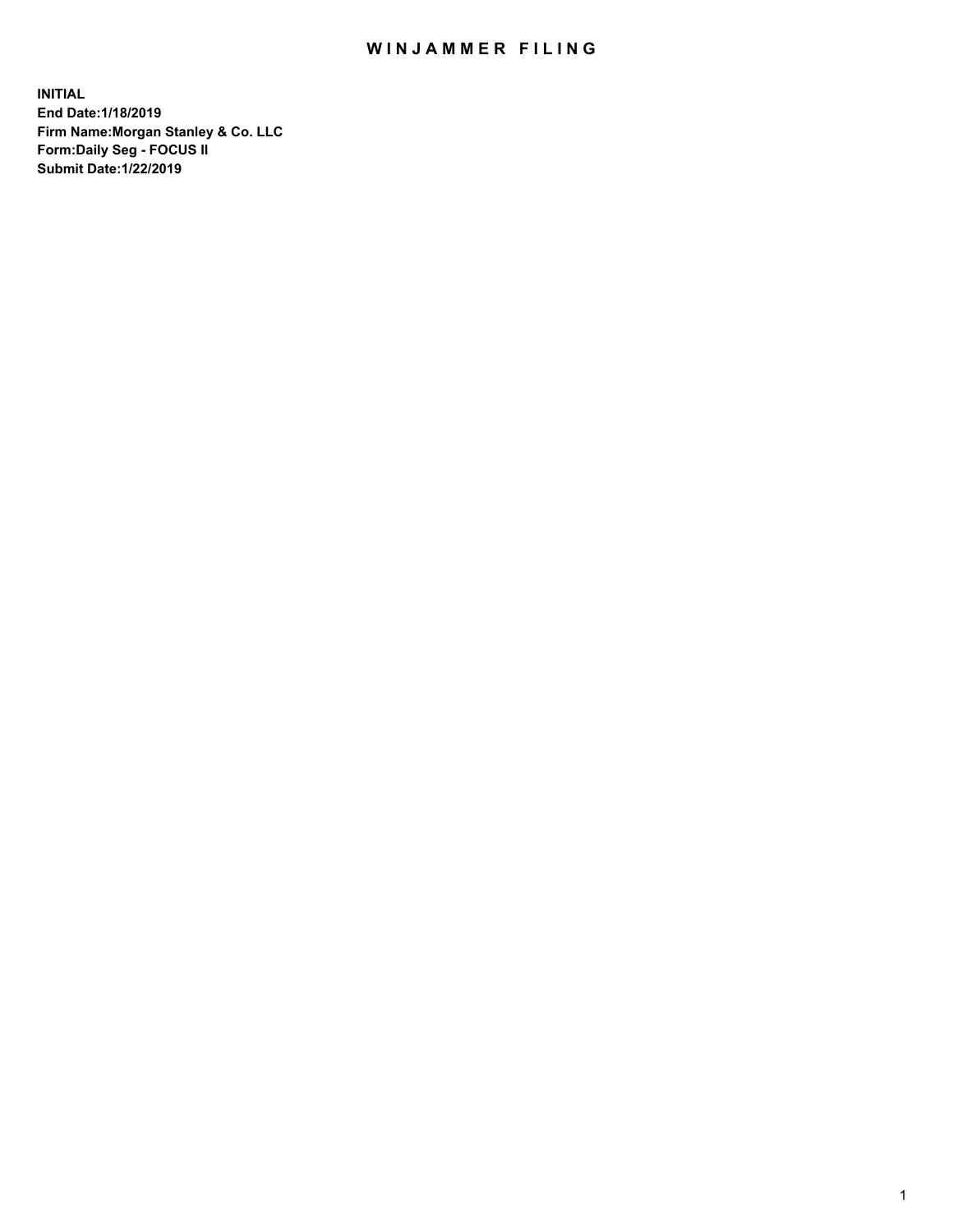**INITIAL End Date:1/18/2019 Firm Name:Morgan Stanley & Co. LLC Form:Daily Seg - FOCUS II Submit Date:1/22/2019 Daily Segregation - Cover Page**

| Name of Company                                                                                                                                                                                                                                                                                                                | Morgan Stanley & Co. LLC                               |
|--------------------------------------------------------------------------------------------------------------------------------------------------------------------------------------------------------------------------------------------------------------------------------------------------------------------------------|--------------------------------------------------------|
| <b>Contact Name</b>                                                                                                                                                                                                                                                                                                            | <b>Ikram Shah</b>                                      |
| <b>Contact Phone Number</b>                                                                                                                                                                                                                                                                                                    | 212-276-0963                                           |
| <b>Contact Email Address</b>                                                                                                                                                                                                                                                                                                   | lkram.shah@morganstanley.com                           |
| FCM's Customer Segregated Funds Residual Interest Target (choose one):<br>a. Minimum dollar amount: ; or<br>b. Minimum percentage of customer segregated funds required:% ; or<br>c. Dollar amount range between: and; or<br>d. Percentage range of customer segregated funds required between:% and%.                         | 280,000,000<br><u>0</u><br><u>0 0</u><br>0 Q           |
| FCM's Customer Secured Amount Funds Residual Interest Target (choose one):<br>a. Minimum dollar amount: ; or<br>b. Minimum percentage of customer secured funds required:%; or<br>c. Dollar amount range between: and; or<br>d. Percentage range of customer secured funds required between:% and%.                            | 140,000,000<br><u>0</u><br><u>00</u><br>0 <sub>0</sub> |
| FCM's Cleared Swaps Customer Collateral Residual Interest Target (choose one):<br>a. Minimum dollar amount: ; or<br>b. Minimum percentage of cleared swaps customer collateral required:% ; or<br>c. Dollar amount range between: and; or<br>d. Percentage range of cleared swaps customer collateral required between:% and%. | 92,000,000<br><u>0</u><br><u>00</u><br>0 <sup>0</sup>  |

Attach supporting documents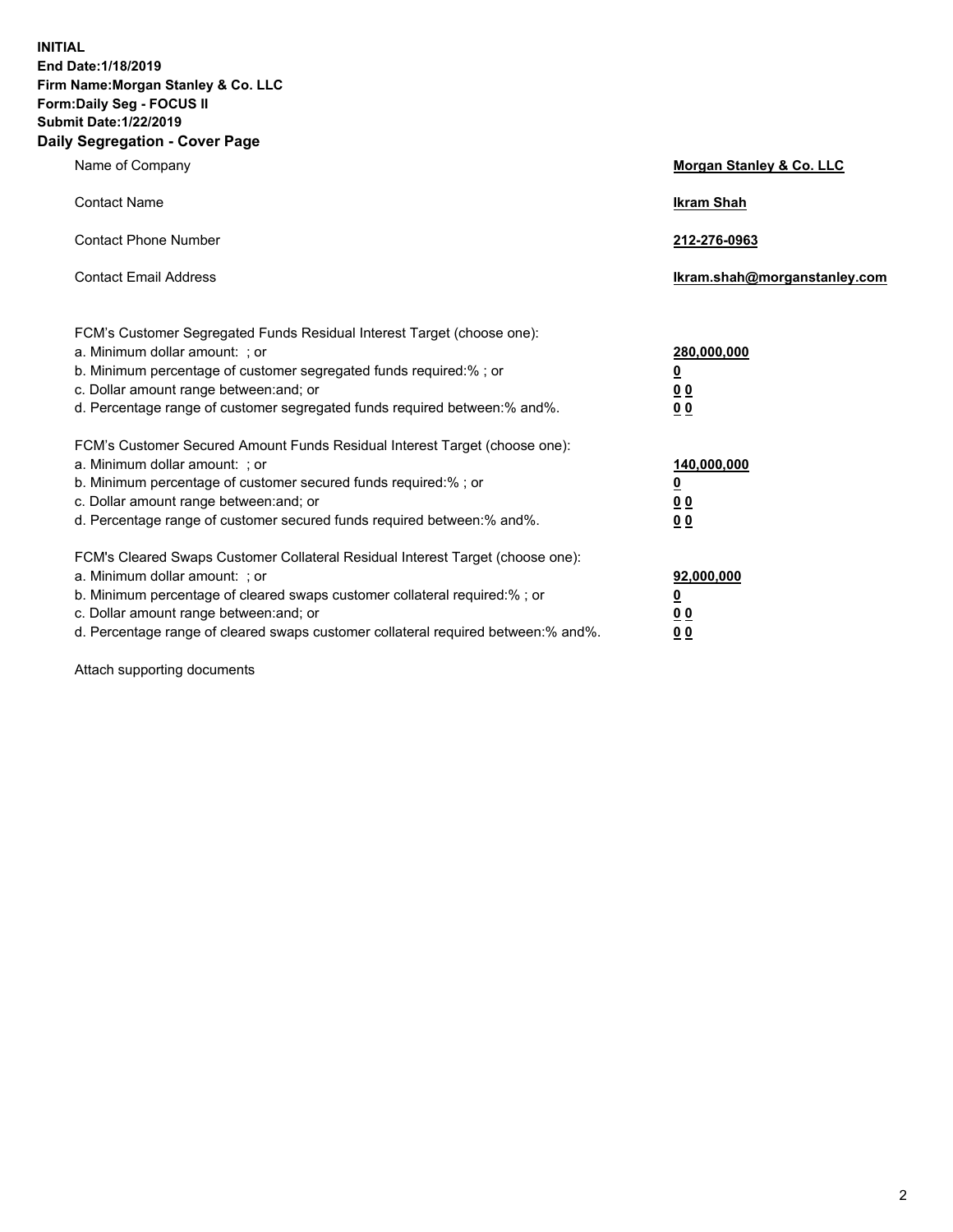## **INITIAL End Date:1/18/2019 Firm Name:Morgan Stanley & Co. LLC Form:Daily Seg - FOCUS II Submit Date:1/22/2019 Daily Segregation - Secured Amounts** Foreign Futures and Foreign Options Secured Amounts Amount required to be set aside pursuant to law, rule or regulation of a foreign government or a rule of a self-regulatory organization authorized thereunder 1. Net ledger balance - Foreign Futures and Foreign Option Trading - All Customers A. Cash **3,473,951,059** [7315] B. Securities (at market) **2,031,590,783** [7317] 2. Net unrealized profit (loss) in open futures contracts traded on a foreign board of trade **-187,473,629** [7325] 3. Exchange traded options a. Market value of open option contracts purchased on a foreign board of trade **5,133,762** [7335] b. Market value of open contracts granted (sold) on a foreign board of trade **-4,929,685** [7337] 4. Net equity (deficit) (add lines 1. 2. and 3.) **5,318,272,290** [7345] 5. Account liquidating to a deficit and account with a debit balances - gross amount **85,825,504** [7351] Less: amount offset by customer owned securities **-82,305,186** [7352] **3,520,318**

- 6. Amount required to be set aside as the secured amount Net Liquidating Equity Method (add lines 4 and 5)
- 7. Greater of amount required to be set aside pursuant to foreign jurisdiction (above) or line 6.

## FUNDS DEPOSITED IN SEPARATE REGULATION 30.7 ACCOUNTS

- 1. Cash in banks
	- A. Banks located in the United States **444,050,000** [7500]
	- B. Other banks qualified under Regulation 30.7 **899,522,567** [7520] **1,343,572,567**
- 2. Securities
	- A. In safekeeping with banks located in the United States **134,100,474** [7540]
	- B. In safekeeping with other banks qualified under Regulation 30.7 **0** [7560] **134,100,474** [7570]
- 3. Equities with registered futures commission merchants
	-
	- B. Securities **0** [7590]
	- C. Unrealized gain (loss) on open futures contracts **141,321** [7600]
	- D. Value of long option contracts **0** [7610]
- E. Value of short option contracts **0** [7615] **6,675,745** [7620]
- 4. Amounts held by clearing organizations of foreign boards of trade
	- A. Cash **0** [7640]
	- B. Securities **0** [7650]
	- C. Amount due to (from) clearing organization daily variation **0** [7660]
	- D. Value of long option contracts **0** [7670]
	- E. Value of short option contracts **0** [7675] **0** [7680]
- 5. Amounts held by members of foreign boards of trade
	-
	-
	- C. Unrealized gain (loss) on open futures contracts **-187,614,950** [7720]
	- D. Value of long option contracts **5,133,762** [7730]
	- E. Value of short option contracts **-4,929,685** [7735] **4,028,154,635**
- 6. Amounts with other depositories designated by a foreign board of trade **0** [7760]
- 7. Segregated funds on hand **0** [7765]
- 8. Total funds in separate section 30.7 accounts **5,512,503,421** [7770]
- 9. Excess (deficiency) Set Aside for Secured Amount (subtract line 7 Secured Statement Page 1 from Line 8)
- 10. Management Target Amount for Excess funds in separate section 30.7 accounts **140,000,000** [7780]
- 11. Excess (deficiency) funds in separate 30.7 accounts over (under) Management Target **50,710,813** [7785]

**0** [7305]

[7354] **5,321,792,608** [7355]

**5,321,792,608** [7360]

[7530]

A. Cash **6,534,424** [7580]

 A. Cash **2,318,075,199** [7700] B. Securities **1,897,490,309** [7710] [7740] **190,710,813** [7380]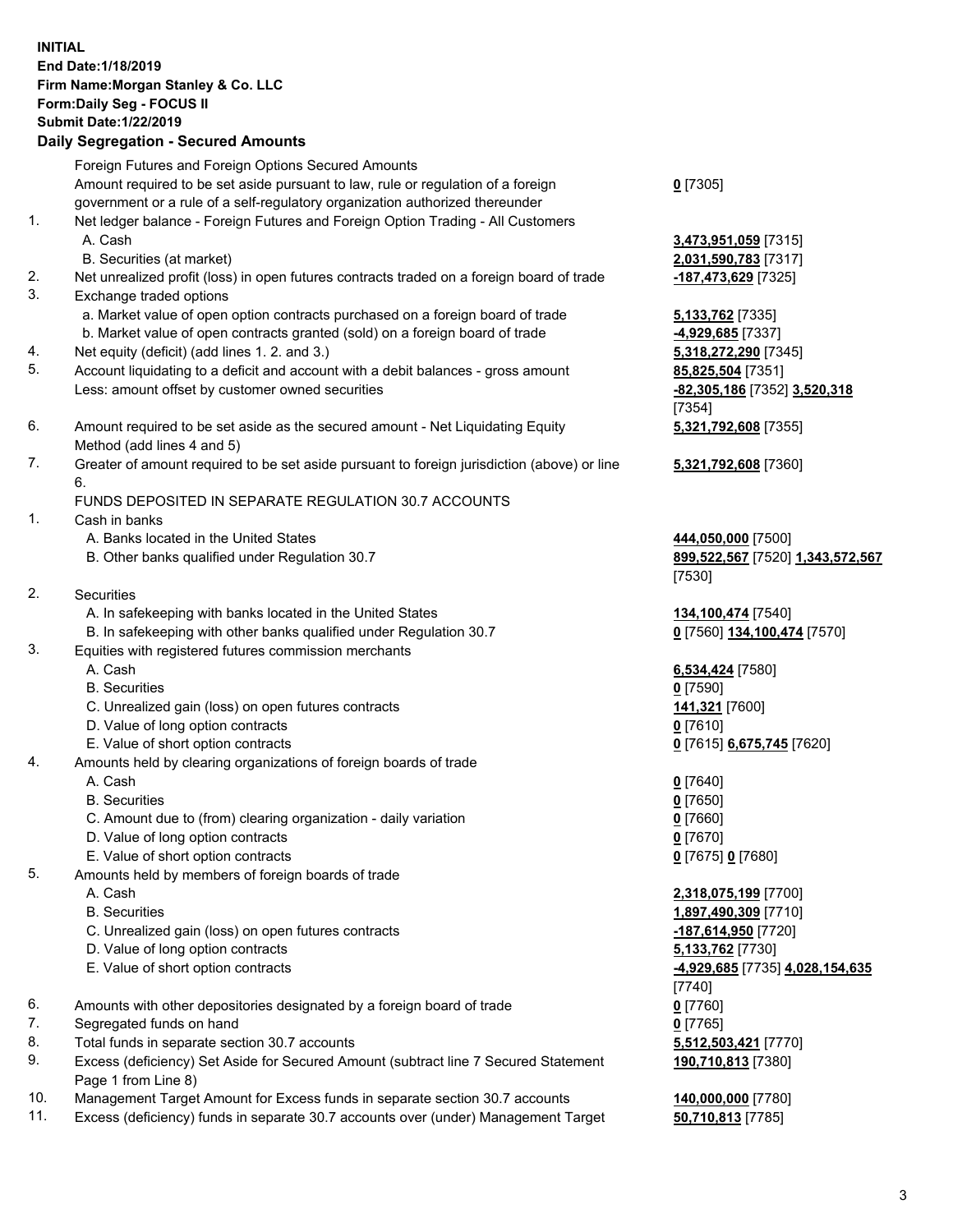**INITIAL End Date:1/18/2019 Firm Name:Morgan Stanley & Co. LLC Form:Daily Seg - FOCUS II Submit Date:1/22/2019 Daily Segregation - Segregation Statement** SEGREGATION REQUIREMENTS(Section 4d(2) of the CEAct) 1. Net ledger balance A. Cash **7,651,231,138** [7010] B. Securities (at market) **6,215,817,697** [7020] 2. Net unrealized profit (loss) in open futures contracts traded on a contract market **3,078,295,287** [7030] 3. Exchange traded options A. Add market value of open option contracts purchased on a contract market **277,031,515** [7032] B. Deduct market value of open option contracts granted (sold) on a contract market **-336,571,398** [7033] 4. Net equity (deficit) (add lines 1, 2 and 3) **16,885,804,239** [7040] 5. Accounts liquidating to a deficit and accounts with debit balances - gross amount **434,100,029** [7045] Less: amount offset by customer securities **-431,830,037** [7047] **2,269,992** [7050] 6. Amount required to be segregated (add lines 4 and 5) **16,888,074,231** [7060] FUNDS IN SEGREGATED ACCOUNTS 7. Deposited in segregated funds bank accounts A. Cash **4,506,378,718** [7070] B. Securities representing investments of customers' funds (at market) **0** [7080] C. Securities held for particular customers or option customers in lieu of cash (at market) **717,827,804** [7090] 8. Margins on deposit with derivatives clearing organizations of contract markets A. Cash **6,441,773,151** [7100] B. Securities representing investments of customers' funds (at market) **0** [7110] C. Securities held for particular customers or option customers in lieu of cash (at market) **5,497,989,893** [7120] 9. Net settlement from (to) derivatives clearing organizations of contract markets **107,023,152** [7130] 10. Exchange traded options A. Value of open long option contracts **277,031,515** [7132] B. Value of open short option contracts **-336,571,398** [7133] 11. Net equities with other FCMs A. Net liquidating equity **8,699,745** [7140] B. Securities representing investments of customers' funds (at market) **0** [7160] C. Securities held for particular customers or option customers in lieu of cash (at market) **0** [7170] 12. Segregated funds on hand **0** [7150] 13. Total amount in segregation (add lines 7 through 12) **17,220,152,580** [7180] 14. Excess (deficiency) funds in segregation (subtract line 6 from line 13) **332,078,349** [7190]

- 15. Management Target Amount for Excess funds in segregation **280,000,000** [7194]
- 16. Excess (deficiency) funds in segregation over (under) Management Target Amount Excess

**52,078,349** [7198]